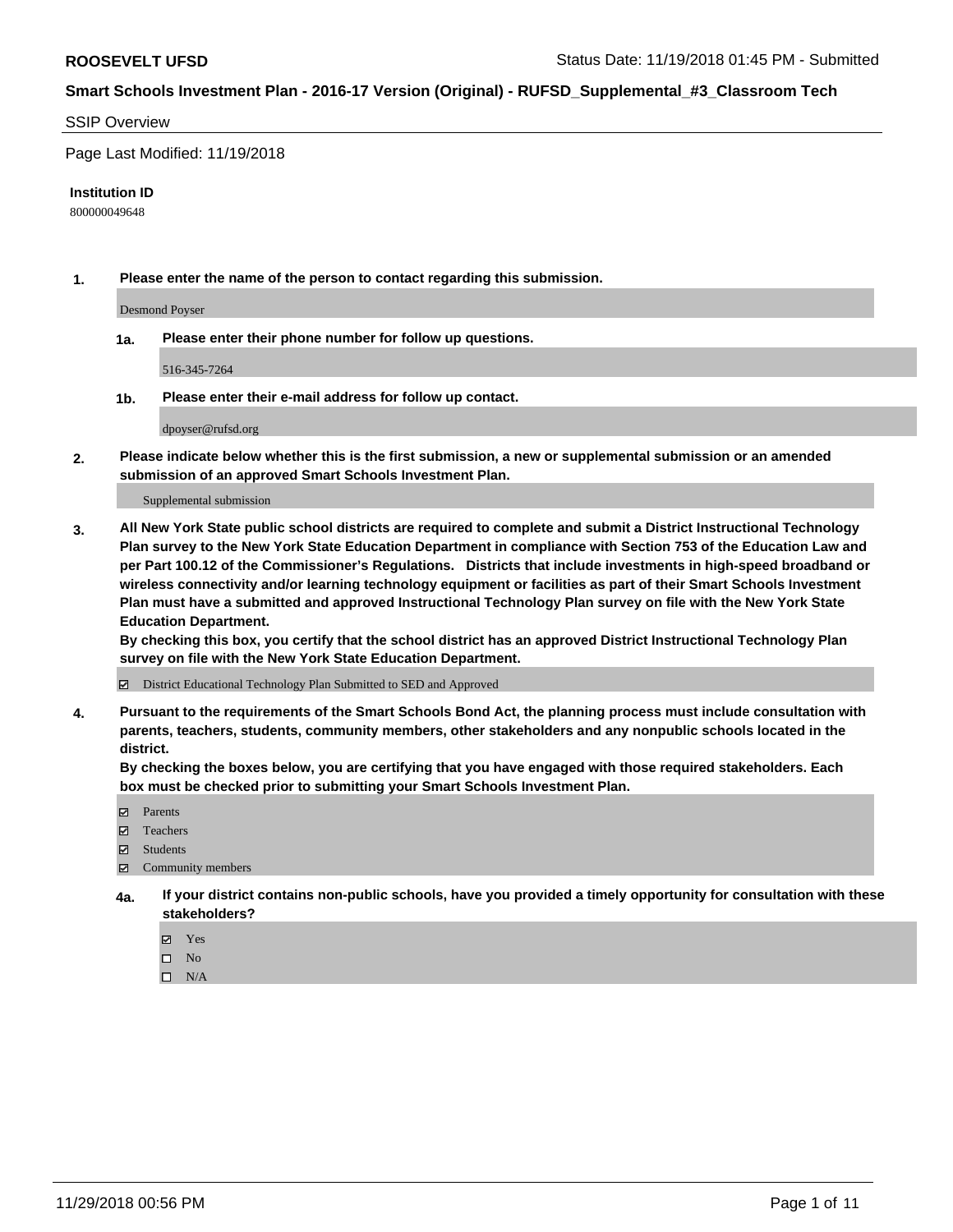#### SSIP Overview

Page Last Modified: 11/19/2018

#### **5. Certify that the following required steps have taken place by checking the boxes below: Each box must be checked prior to submitting your Smart Schools Investment Plan.**

- The district developed and the school board approved a preliminary Smart Schools Investment Plan.
- $\boxtimes$  The preliminary plan was posted on the district website for at least 30 days. The district included an address to which any written comments on the plan should be sent.
- $\boxtimes$  The school board conducted a hearing that enabled stakeholders to respond to the preliminary plan. This hearing may have occured as part of a normal Board meeting, but adequate notice of the event must have been provided through local media and the district website for at least two weeks prior to the meeting.
- The district prepared a final plan for school board approval and such plan has been approved by the school board.
- $\boxtimes$  The final proposed plan that has been submitted has been posted on the district's website.
- **5a. Please upload the proposed Smart Schools Investment Plan (SSIP) that was posted on the district's website, along with any supporting materials. Note that this should be different than your recently submitted Educational Technology Survey. The Final SSIP, as approved by the School Board, should also be posted on the website and remain there during the course of the projects contained therein.**

RUFSD Prelim Investment Plan - Phase III.docx

**5b. Enter the webpage address where the final Smart Schools Investment Plan is posted. The Plan should remain posted for the life of the included projects.**

http://www.rooseveltufsd.org/Page/1423

**6. Please enter an estimate of the total number of students and staff that will benefit from this Smart Schools Investment Plan based on the cumulative projects submitted to date.**

3,994

**7. An LEA/School District may partner with one or more other LEA/School Districts to form a consortium to pool Smart Schools Bond Act funds for a project that meets all other Smart School Bond Act requirements. Each school district participating in the consortium will need to file an approved Smart Schools Investment Plan for the project and submit a signed Memorandum of Understanding that sets forth the details of the consortium including the roles of each respective district.**

 $\Box$  The district plans to participate in a consortium to partner with other school district(s) to implement a Smart Schools project.

**8. Please enter the name and 6-digit SED Code for each LEA/School District participating in the Consortium.**

| <b>Partner LEA/District</b> | <b>ISED BEDS Code</b> |
|-----------------------------|-----------------------|
| (No Response)               | (No Response)         |

**9. Please upload a signed Memorandum of Understanding with all of the participating Consortium partners.**

(No Response)

**10. Your district's Smart Schools Bond Act Allocation is:**

\$4,305,702

**11. Enter the budget sub-allocations by category that you are submitting for approval at this time. If you are not budgeting SSBA funds for a category, please enter 0 (zero.) If the value entered is \$0, you will not be required to complete that survey question.**

|                                       | Sub-<br><b>Allocations</b> |
|---------------------------------------|----------------------------|
| School Connectivity                   |                            |
| Connectivity Projects for Communities |                            |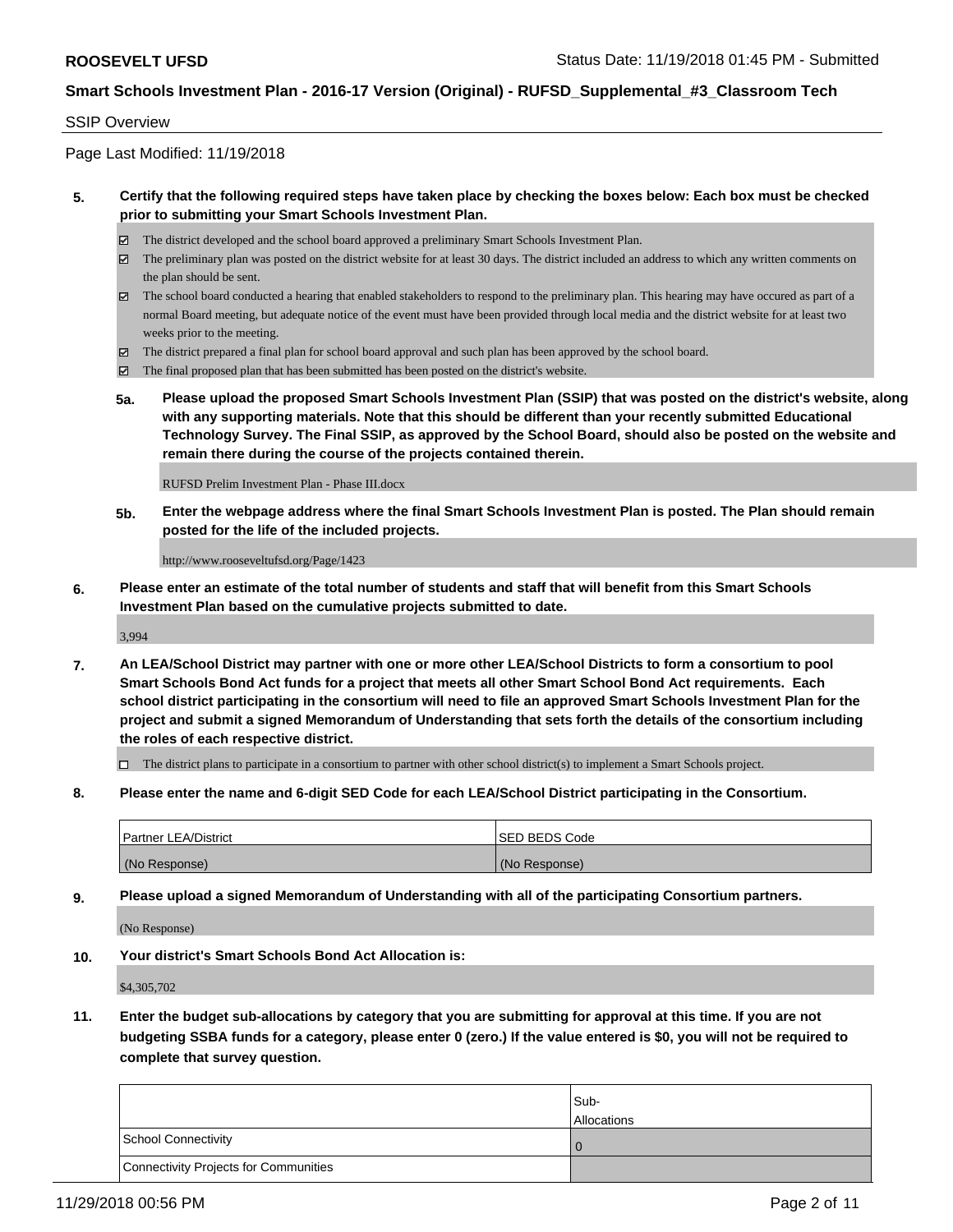# SSIP Overview

Page Last Modified: 11/19/2018

|                                    | Sub-<br>Allocations |
|------------------------------------|---------------------|
|                                    | $\Omega$            |
| Classroom Technology               | 1,870,077           |
| Pre-Kindergarten Classrooms        | 0                   |
| Replace Transportable Classrooms   | O                   |
| <b>High-Tech Security Features</b> | 0                   |
| Totals:                            | 1,870,077           |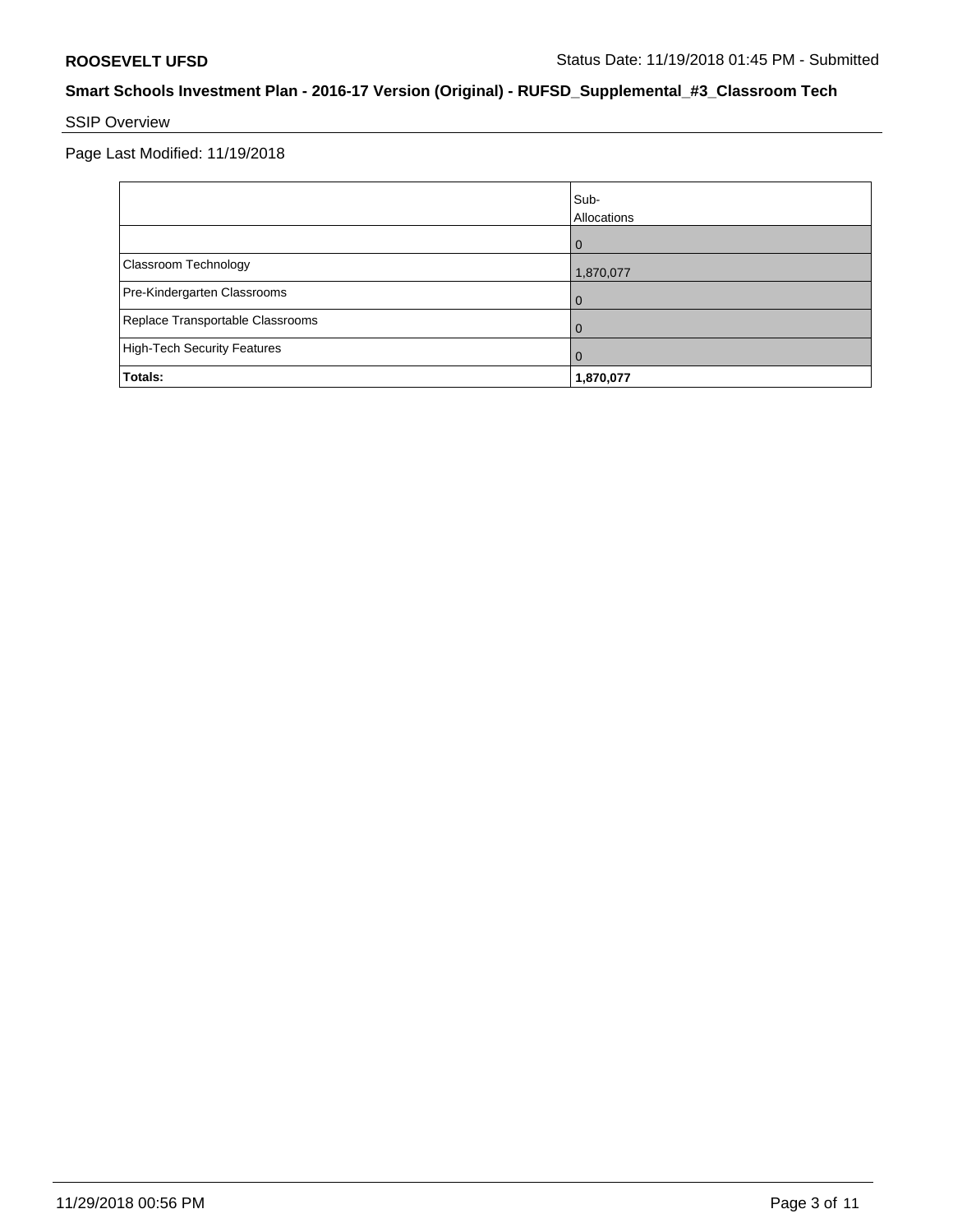#### Classroom Learning Technology

Page Last Modified: 11/19/2018

**1. In order for students and faculty to receive the maximum benefit from the technology made available under the Smart Schools Bond Act, their school buildings must possess sufficient connectivity infrastructure to ensure that devices can be used during the school day. Smart Schools Investment Plans must demonstrate that sufficient infrastructure that meets the Federal Communications Commission's 100 Mbps per 1,000 students standard currently exists in the buildings where new devices will be deployed, or is a planned use of a portion of Smart Schools Bond Act funds, or is under development through another funding source.**

**Smart Schools Bond Act funds used for technology infrastructure or classroom technology investments must increase the number of school buildings that meet or exceed the minimum speed standard of 100 Mbps per 1,000 students and staff within 12 months. This standard may be met on either a contracted 24/7 firm service or a "burstable" capability. If the standard is met under the burstable criteria, it must be:**

**1. Specifically codified in a service contract with a provider, and**

**2. Guaranteed to be available to all students and devices as needed, particularly during periods of high demand, such as computer-based testing (CBT) periods.**

**Please describe how your district already meets or is planning to meet this standard within 12 months of plan submission.**

The District presently subscribes to the Nassau BOCES BoeTie High speed internet service. The district is upgrading our wireless infrastructure to replace outdated access points (802.11n) allowing for more connections at a higher speed. The devices will be able to connect to our fiber backbone with increased reliability. Our total student enrollment is 3,994. It is the district's intention to use SSBA money for a district wide (4-12) 1:1 initiative. The District is seeking to upgrade and increase the wi-fi/wireless infrastructure in each learning space of our school buildings(elementary schools and middle school). The District has worked with Nassau BOCES to engineer this wireless connectivity project to ensure success. After this project the District will have a robust wi-fi system in almost every learning place in the District.

We have upped our Boe Tie Speed to 450Mbps.

- **1a. If a district believes that it will be impossible to meet this standard within 12 months, it may apply for a waiver of this requirement, as described on the Smart Schools website. The waiver must be filed and approved by SED prior to submitting this survey.**
	- By checking this box, you are certifying that the school district has an approved waiver of this requirement on file with the New York State Education Department.

## **2. Connectivity Speed Calculator (Required)**

|                  | Number of<br><b>Students</b> | Multiply by<br>100 Kbps | Divide by 1000 Current Speed<br>to Convert to<br>Required<br>Speed in Mb | lin Mb | <b>Expected</b><br>Speed to be<br>Attained Within Required<br>12 Months | <b>Expected Date</b><br><b>When</b><br>Speed Will be<br>Met |
|------------------|------------------------------|-------------------------|--------------------------------------------------------------------------|--------|-------------------------------------------------------------------------|-------------------------------------------------------------|
| Calculated Speed | 3.994                        | 399.400                 | 399                                                                      | 450    | 450                                                                     | <b>Currently Met</b>                                        |

## **3. If the district wishes to have students and staff access the Internet from wireless devices within the school building, or in close proximity to it, it must first ensure that it has a robust Wi-Fi network in place that has sufficient bandwidth to meet user demand.**

**Please describe how you have quantified this demand and how you plan to meet this demand.**

The District has partnered with Nassau BOCES on this project. Engineers from Nassau BOCES have been working with District staff to design a wireless network with the capacity to handle future wireless demand.

The District subscribes to the Nassau BOCES high speed phone/internet service. Nassau BOCES has assured the District that the District will be able to increase bandwith as needed to meet present and future computing needs. The district has increased our bandwidth to 450 Mbps.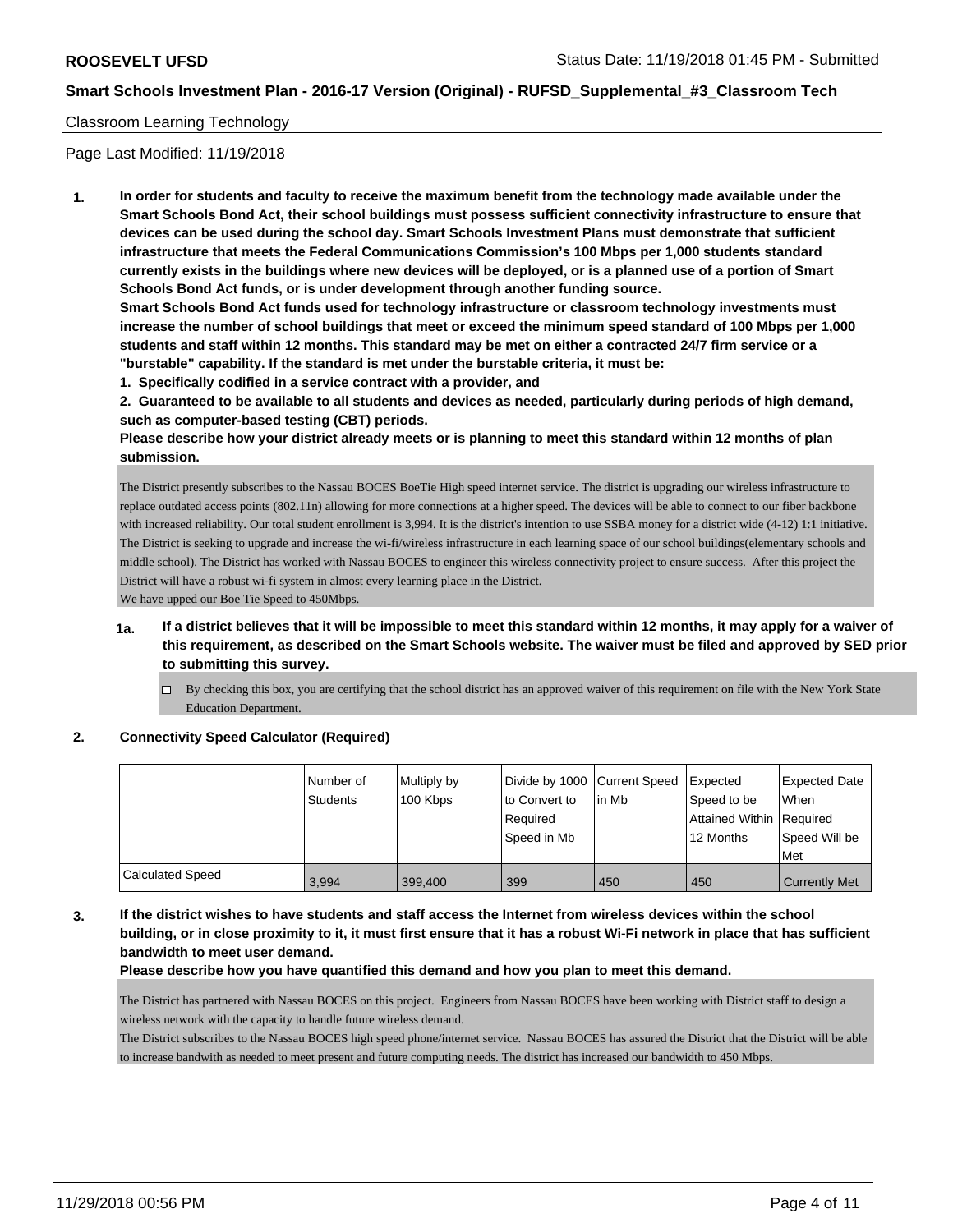#### Classroom Learning Technology

Page Last Modified: 11/19/2018

**4. All New York State public school districts are required to complete and submit an Instructional Technology Plan survey to the New York State Education Department in compliance with Section 753 of the Education Law and per Part 100.12 of the Commissioner's Regulations.**

**Districts that include educational technology purchases as part of their Smart Schools Investment Plan must have a submitted and approved Instructional Technology Plan survey on file with the New York State Education Department.**

- By checking this box, you are certifying that the school district has an approved Instructional Technology Plan survey on file with the New York State Education Department.
- **5. Describe the devices you intend to purchase and their compatibility with existing or planned platforms or systems. Specifically address the adequacy of each facility's electrical, HVAC and other infrastructure necessary to install and support the operation of the planned technology.**

We plan on purchasing Interactive White Boards, Apple desktops, laptops, tablet computers and document cameras. We have devices that are connecting to older interactive White Boards which will be replaced and new interactive flat panel boards will be purchased to increase coverage and expand to all instructional areas. The new devices will utilize the same power connections as the old devices therefore we do not need to change this. All electrical, HVAC and other infrastructure are adequate for the installation of the planned systems. We intend to purchase mobile devices (iPads, document cameras and laptops) to replace obsolete models. The mobile devices will be placed in carts to give them enough charge to last a day. There is adequate electricity for the charging of these devices in the carts that will hold them. The camera systems, audio equipment, robotics kits, pixio cameras and 3d printers are able to be used with our current electrical and network infrastructure. A walk through was completed and our current electrical and network infrastructure is adequate for all devices specified.

#### **6. Describe how the proposed technology purchases will:**

- **> enhance differentiated instruction;**
- **> expand student learning inside and outside the classroom;**
- **> benefit students with disabilities and English language learners; and**
- **> contribute to the reduction of other learning gaps that have been identified within the district.**

**The expectation is that districts will place a priority on addressing the needs of students who struggle to succeed in a rigorous curriculum. Responses in this section should specifically address this concern and align with the district's Instructional Technology Plan (in particular Question 2 of E. Curriculum and Instruction: "Does the district's instructional technology plan address the needs of students with disabilities to ensure equitable access to instruction, materials and assessments?" and Question 3 of the same section: "Does the district's instructional technology plan address the provision of assistive technology specifically for students with disabilities to ensure access to and participation in the general curriculum?"**

The district continues to work to use technology tools and resources to transform our teaching and learning environments.The district's technology plan seeks to utilize technology to enhance learning for all students, both students with disabilities and non-disabled students as well as English Language Learners. These technologies will allow us to personalize learning for all students. Integration of these technologies will allow for differentiation of content and pedagogical approaches, self-paced learning, better sharing of student work within the classroom thus increasing student motivation, real time feedback for student work and additional tactile opportunities in the classroom. Lessons can now also be recorded for reinforcement and re-teaching, effectively allowing teachers to extend learning beyond the hours of the school day and the confines of the classroom. These technologies will create authentic learning experiences and will connect students to externally available resources that will enhance their learning. Students will be able to connect to a larger global community, develop and apply 21st century life and career skills such as digital creation and innovation, group collaboration, digital citizenship and effective navigation of information and media. These technology improvements are beneficial for Students with Disabilities (SWDs) and English as a New Language (ENL) students. These students will be able to interact as a group, work independently and participate in the development of the afore mentioned 21st century skills. Students will also have access to a wide range of assistive tools, devices and software that are available on the devices. The Pupil Personnel Services (PPS) and ENL departments work closely with the District's Tech Director to ensure that assistive technologies are available for SWDs and ENLs. Some explicit examples of what we provide to students include but are not limited to assistive devices for SWDs and a suite of district chosen language apps for Students with Interrupted Formal Education (SIFE) who generally come from foreign countries and have a difficult time with English as a new language.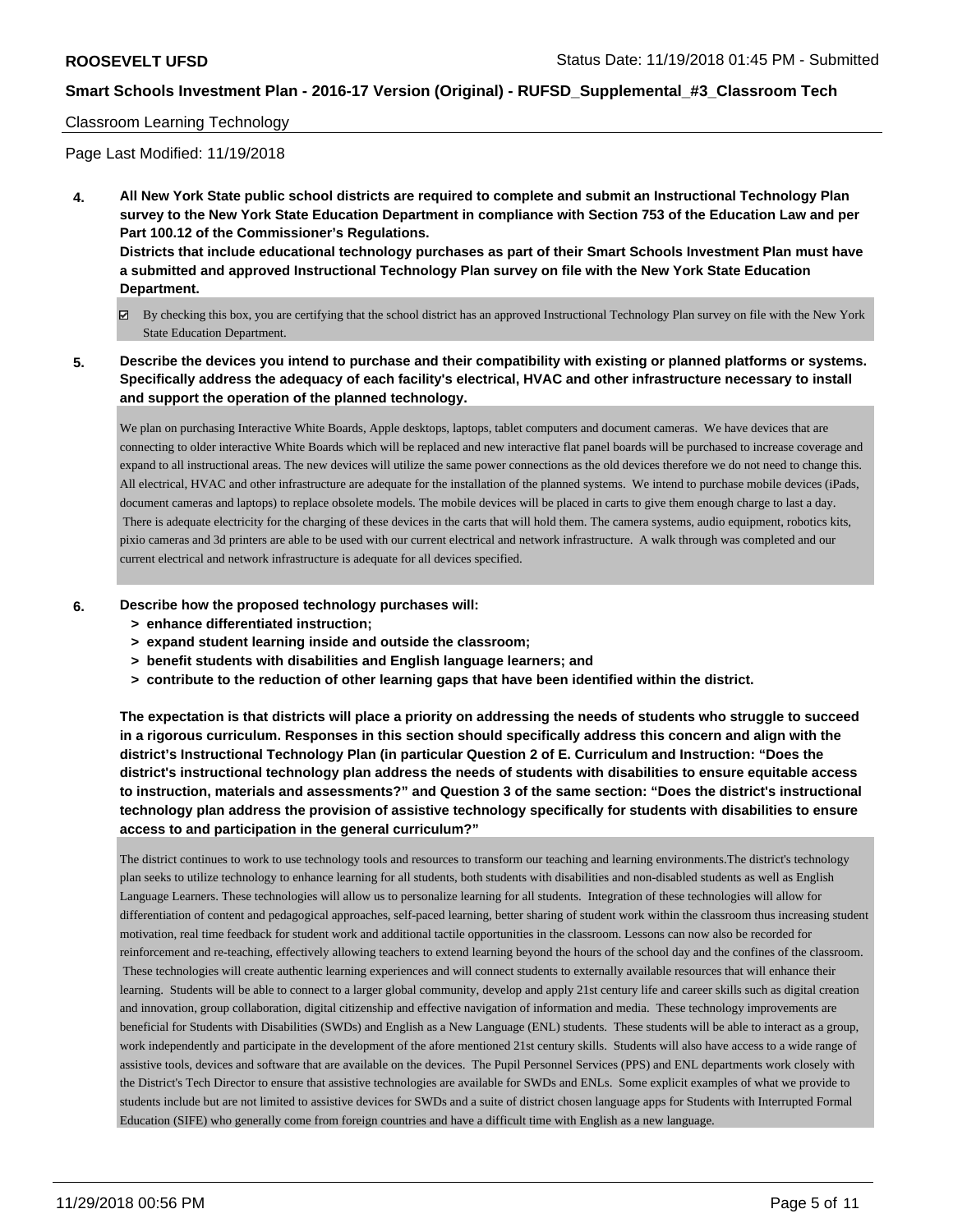#### Classroom Learning Technology

Page Last Modified: 11/19/2018

## **7. Where appropriate, describe how the proposed technology purchases will enhance ongoing communication with parents and other stakeholders and help the district facilitate technology-based regional partnerships, including distance learning and other efforts.**

Through the use of PowerSchool, Office 365, Google Apps and a plethora of other applications, the SmartBoards, laptops, ipads and document cameras will serve as the vehicles to create a learning culture based on collaboration, personalized learning and the development of 21st century skills. Teachers are encouraged to use the tools and features provided by the Smart Boards that have software embedded that facilitate the sharing of lessons with students and parents. The software allows for the recording of lessons that can be shared with students for remediation and re-teaching as well as sharing with parents. This also allows for the board to be mirrored on other devices which will allow for distance learning opportunities. Teachers will be able to record lessons and post them for students and parents to go over together, parents can see what students are learning in class. Students and parents effectively have daily access to grades, feedback, classroom assignments, notes, calendars and discussion groups through the suite of technologies offered by the Smart Boards and the laptops and iPads. The TV studio will be used to provide a means for guided student expression and for the production of videos and news that will be available to students, teachers, staff, parents and stakeholders. Through these technologies teachers can engage with students and parents in new ways outside of school hours. Through these devices the district is making distance learning opportunities and virtual experiences a reality for all students and providing new ways to connect with parents who may not have access to traditional ways of communication.

This paradigm shift in the learning culture will provide opportunities to make the stakeholder community aware of the educational mission of the District, progress of different happenings, progress on students, calendar items, classwork, homework assignments, etc. Stakeholders will be connected to more data on a granular level as it is provided by teachers and staff. The District will maintain communication with parents and community on the progress of this initiative through updates to local news media, social media , mailings, board meetings and the district website. The District's Technology Advisory Committee (TAC) will continue to coordinate technology events for parents and stakeholders to make them aware of the technology resources in the schools and highlight the resources available for students and parents to use at home.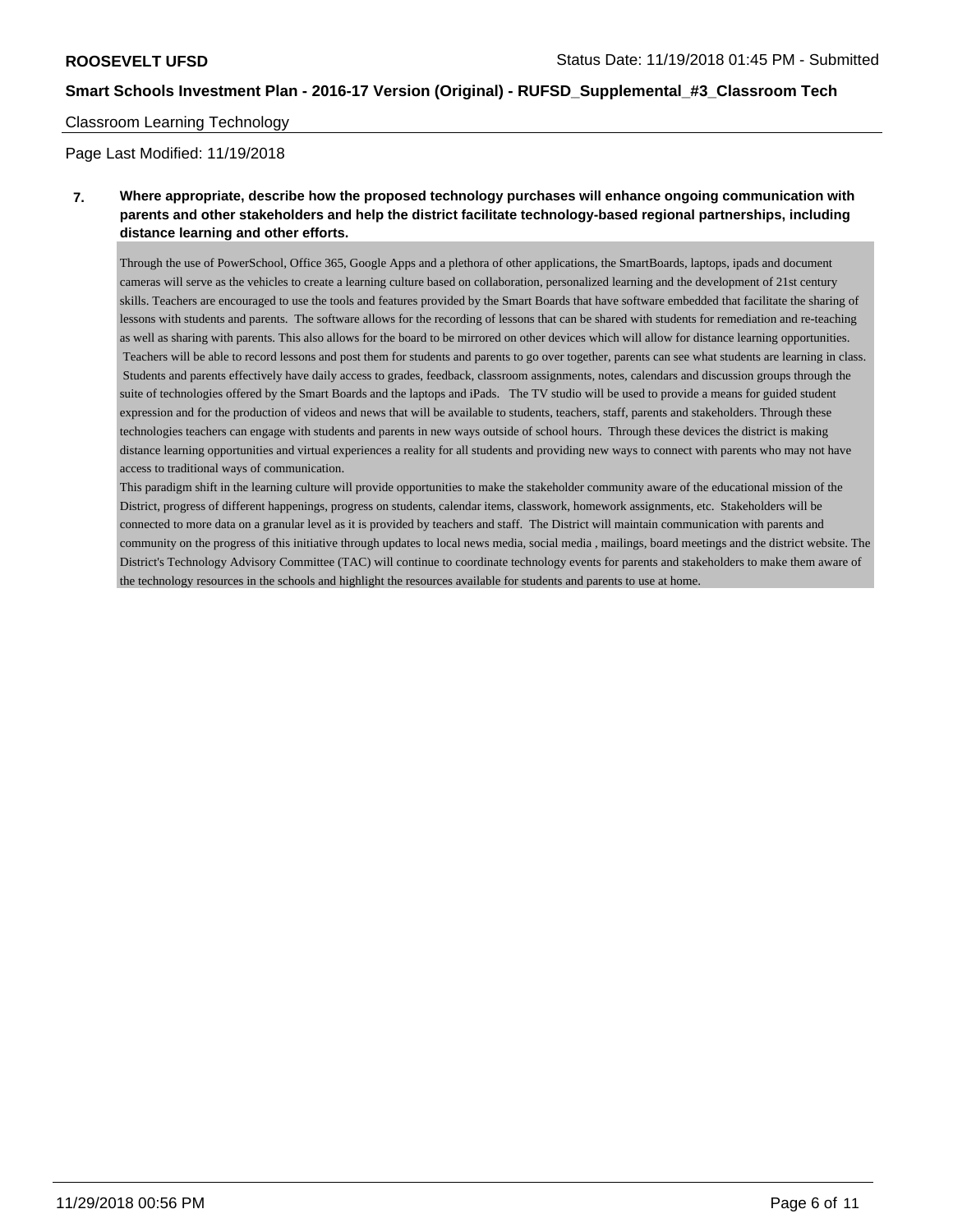#### Classroom Learning Technology

Page Last Modified: 11/19/2018

**8. Describe the district's plan to provide professional development to ensure that administrators, teachers and staff can employ the technology purchased to enhance instruction successfully.**

**Note: This response should be aligned and expanded upon in accordance with your district's response to Question 1 of F. Professional Development of your Instructional Technology Plan: "Please provide a summary of professional development offered to teachers and staff, for the time period covered by this plan, to support technology to enhance teaching and learning. Please include topics, audience and method of delivery within your summary."**

The District understands that on-going professional development (PD) is a critical component of successful technology integration, as such the District is committed to providing PD for all stakeholders. The District strongly believes that the instructional and leadership staff need progressively higer-level PD to be successful in their roles. The District has set aside PD days for administrators, teachers, and non-instructional staff members. We will provide training for staff on the software and equipment. PD will be provided through online, workshop, job embedded and individual 1:1 methods, the various training strategies are geared to meet the unique needs of each group. The district provides in-person training before, during, and after school hours; during Professional Learning Community (PLC) meetings; through external offerings; at District level Technology Advisory Committee meetings; during faculty meetings; Superintendent's Conference Days; when school is not in session or holiday breaks; through Online PD offerings developed specifically for the district population and via targeted resources disseminated through email or on training websites. Our professional development is designed to take existing content knowledge and scaffold those skills to integrate new experiences and learning opportunities for teachers and students. This process includes sharing strategies for moving along the SAMR continuum with purposeful implementation of to maximize the impact on student learning.

Examples of topics that are offered to support staff with the inclusion of devices that will be purchased with SSBA funds include:

- 3D design and Printing
- Microsoft 365 Overview
- Microsoft One Drive: Detailed Workshop
- Microsoft OneNote: Detailed Workshop
- Microsoft Class Notebook: Detailed Workshop
- Microsoft Excel: Detailed Workshop
- Microsoft PowerPoint: Detailed Workshop
- Microsoft Forms: Detailed Workshop
- Microsoft Sharepoint: Detailed Workshop
- Google Classroom
- Google Forms
- Castle Learning Introduction
- Student Response: Kahoot and Formative
- Student Videos with YouTube Creator
- Creating lesson plans with the Smart Board (Beginners, Intermediate and Advanced)
- Coding on iPads and Laptops
- Flipping Your Classroom
- Strategies to Engage Students During Finals Review
- Gmail and Google Calendar
- Teacher Websites with Edublogs
- Google Apps Overview and Drive
- Developing a Digital Web Presence
- Advanced Level Digital Learning
- Digital Learning for Elementary Students
- **9. Districts must contact the SUNY/CUNY teacher preparation program that supplies the largest number of the district's new teachers to request advice on innovative uses and best practices at the intersection of pedagogy and educational technology.**
	- $\boxtimes$  By checking this box, you certify that you have contacted the SUNY/CUNY teacher preparation program that supplies the largest number of your new teachers to request advice on these issues.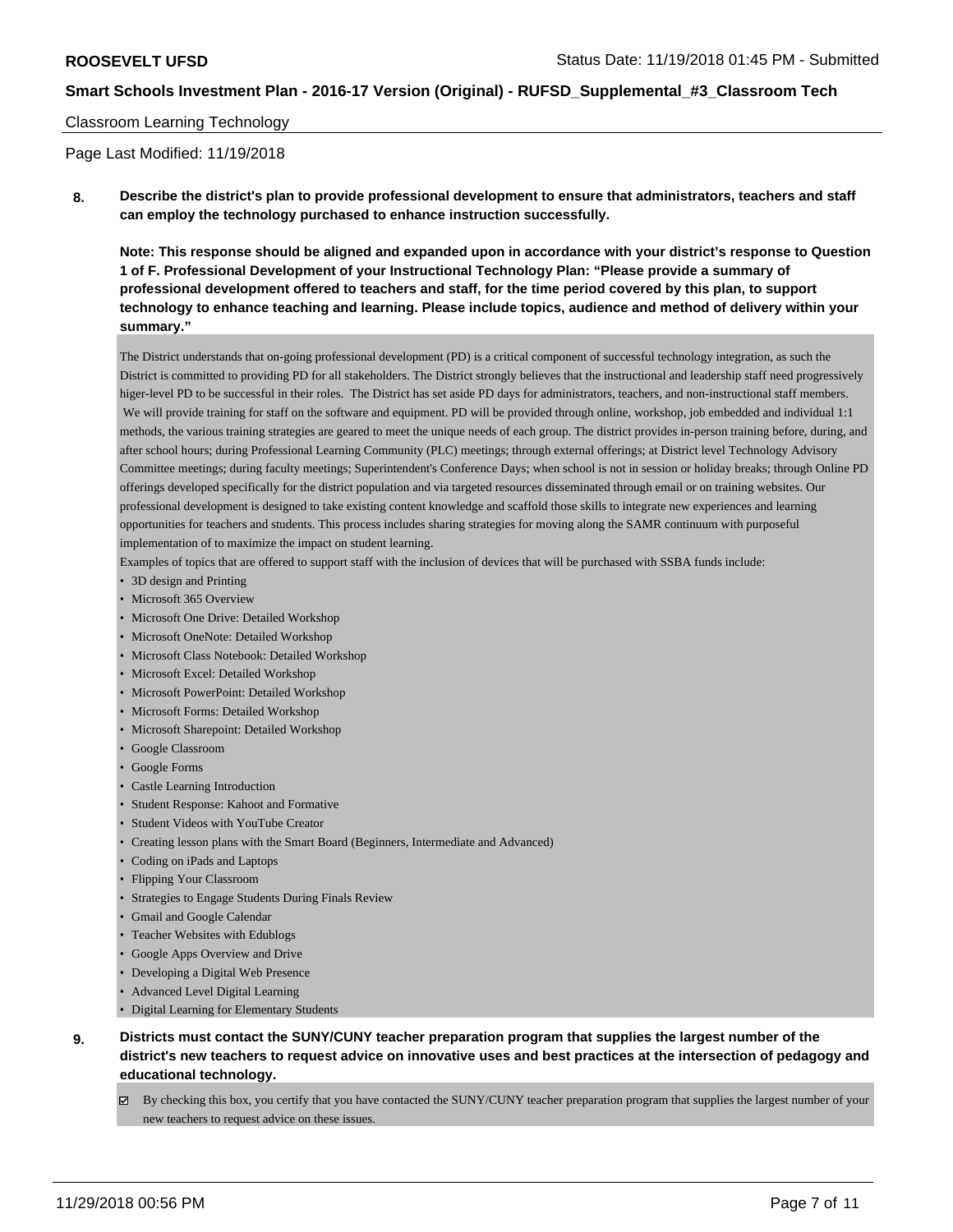Classroom Learning Technology

Page Last Modified: 11/19/2018

**9a. Please enter the name of the SUNY or CUNY Institution that you contacted.**

SUNY Old Westbury

**9b. Enter the primary Institution phone number.**

516-876-2745

**9c. Enter the name of the contact person with whom you consulted and/or will be collaborating with on innovative uses of technology and best practices.**

Raul Zevallo

**10. A district whose Smart Schools Investment Plan proposes the purchase of technology devices and other hardware must account for nonpublic schools in the district.**

**Are there nonpublic schools within your school district?**

Yes  $\square$  No

**10a. Describe your plan to loan purchased hardware to nonpublic schools within your district. The plan should use your district's nonpublic per-student loan amount calculated below, within the framework of the guidance. Please enter the date by which nonpublic schools must request classroom technology items. Also, specify in your response the devices that the nonpublic schools have requested, as well as in the in the Budget and the Expenditure Table at the end of the page.**

The Roosevelt SSIP includes the purchase of technology hardware designated to be loaned to nonpublic schools within the district boundaries. The district has consulted with the administration of Community Academic Prep and Miss Shelley's Upward Prep to develop a plan for the loan of classroom technology purchased by the district with SSBA funding.

The non-public schools have requested iPads. Non-Public must request use of devices by June 7th annually.

**10b. A final Smart Schools Investment Plan cannot be approved until school authorities have adopted regulations specifying the date by which requests from nonpublic schools for the purchase and loan of Smart Schools Bond Act classroom technology must be received by the district.**

 $\boxtimes$  By checking this box, you certify that you have such a plan and associated regulations in place that have been made public.

#### **11. Nonpublic Classroom Technology Loan Calculator**

**The Smart Schools Bond Act provides that any Classroom Learning Technology purchases made using Smart Schools funds shall be lent, upon request, to nonpublic schools in the district. However, no school district shall be required to loan technology in amounts greater than the total obtained and spent on technology pursuant to the Smart Schools Bond Act and the value of such loan may not exceed the total of \$250 multiplied by the nonpublic school enrollment in the base year at the time of enactment.**

**See:**

**http://www.p12.nysed.gov/mgtserv/smart\_schools/docs/Smart\_Schools\_Bond\_Act\_Guidance\_04.27.15\_Final.pdf.**

|                                     | 1. Classroom<br>Technology<br>Sub-allocation | l 2. Public<br>l Enrollment<br>$(2014 - 15)$ | 3. Nonpublic<br>Enrollment<br>$(2014-15)$ | l 4. Sum of<br>Public and<br>l Nonpublic | 15. Total Per<br>Pupil Sub-<br>lallocation | l 6. Total<br>Nonpublic Loan<br>Amount |
|-------------------------------------|----------------------------------------------|----------------------------------------------|-------------------------------------------|------------------------------------------|--------------------------------------------|----------------------------------------|
|                                     |                                              |                                              |                                           | Enrollment                               |                                            |                                        |
| Calculated Nonpublic Loan<br>Amount | 1,870,077                                    | 3.155                                        | 32                                        | 3.187                                    | 122                                        | 3,923                                  |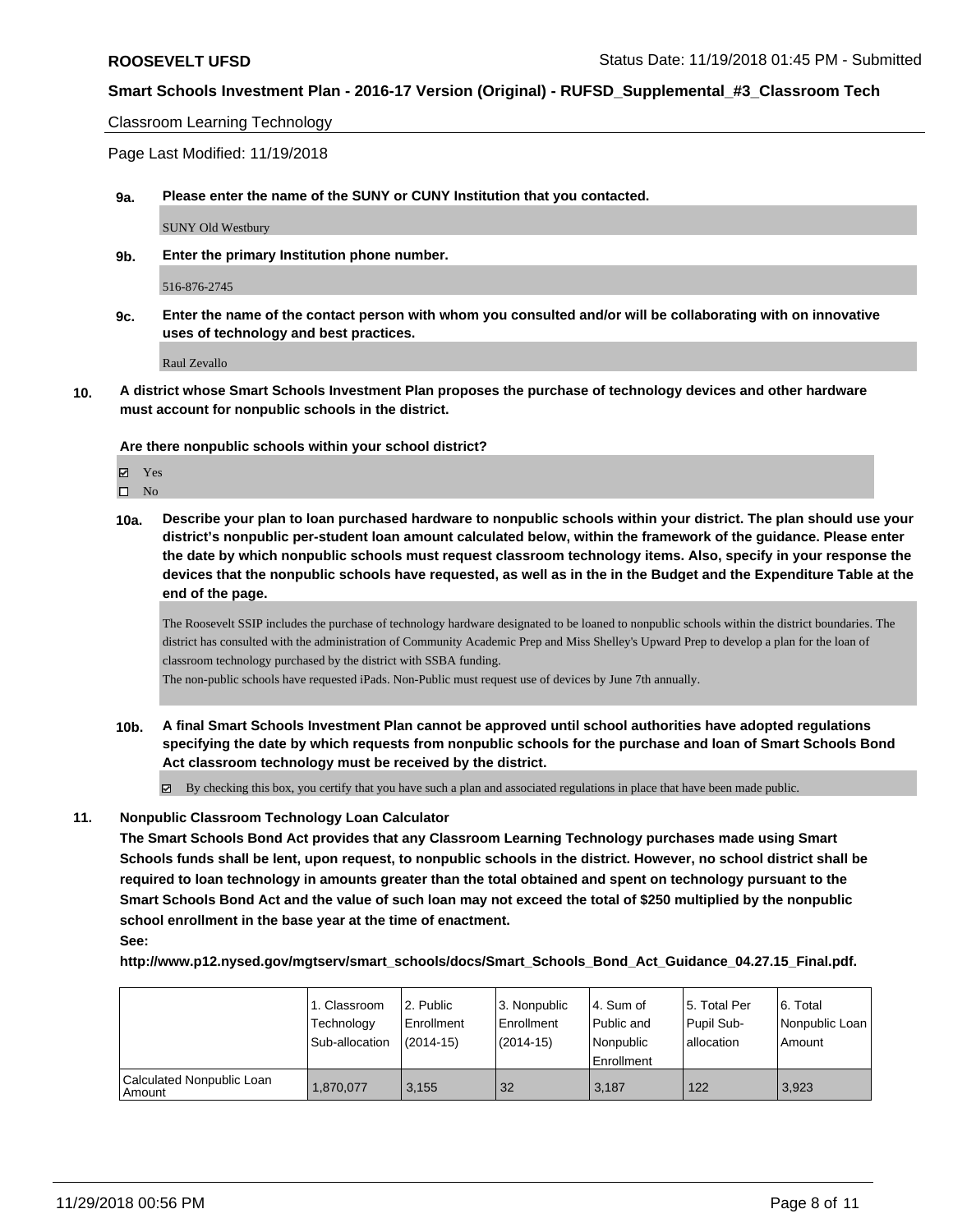#### Classroom Learning Technology

Page Last Modified: 11/19/2018

**12. To ensure the sustainability of technology purchases made with Smart Schools funds, districts must demonstrate a long-term plan to maintain and replace technology purchases supported by Smart Schools Bond Act funds. This sustainability plan shall demonstrate a district's capacity to support recurring costs of use that are ineligible for Smart Schools Bond Act funding such as device maintenance, technical support, Internet and wireless fees, maintenance of hotspots, staff professional development, building maintenance and the replacement of incidental items. Further, such a sustainability plan shall include a long-term plan for the replacement of purchased devices and equipment at the end of their useful life with other funding sources.**

 $\boxtimes$  By checking this box, you certify that the district has a sustainability plan as described above.

**13. Districts must ensure that devices purchased with Smart Schools Bond funds will be distributed, prepared for use, maintained and supported appropriately. Districts must maintain detailed device inventories in accordance with generally accepted accounting principles.**

By checking this box, you certify that the district has a distribution and inventory management plan and system in place.

**14. If you are submitting an allocation for Classroom Learning Technology complete this table. Note that the calculated Total at the bottom of the table must equal the Total allocation for this category that you entered in the SSIP Overview overall budget.**

|                          | Sub-Allocation |
|--------------------------|----------------|
| Interactive Whiteboards  | 750,000        |
| Computer Servers         | (No Response)  |
| <b>Desktop Computers</b> | 246,000        |
| Laptop Computers         | 623,000        |
| <b>Tablet Computers</b>  | 143,923        |
| <b>Other Costs</b>       | 107,154        |
| <b>Totals:</b>           | 1,870,077      |

**15. Please detail the type, quantity, per unit cost and total cost of the eligible items under each sub-category. This is especially important for any expenditures listed under the "Other" category. All expenditures must be capital-bond eligible to be reimbursed through the SSBA. If you have any questions, please contact us directly through smartschools@nysed.gov.**

**Please specify in the "Item to be Purchased" field which specific expenditures and items are planned to meet the district's nonpublic loan requirement, if applicable.**

**NOTE: Wireless Access Points that will be loaned/purchased for nonpublic schools should ONLY be included in this category, not under School Connectivity, where public school districts would list them. Add rows under each sub-category for additional items, as needed.**

| Select the allowable expenditure<br>type.<br>Repeat to add another item under<br>each type. | Iltem to be Purchased    | Quantity | Cost per Item | <b>Total Cost</b> |
|---------------------------------------------------------------------------------------------|--------------------------|----------|---------------|-------------------|
| <b>Desktop Computers</b>                                                                    | Apple 27                 | 70       | 1,800         | 126,000           |
| <b>Laptop Computers</b>                                                                     | <b>Dell 3380</b>         | 200      | 600           | 120,000           |
| Interactive Whiteboards                                                                     | Smart Kapp-IQ 75         | 150      | 5,000         | 750,000           |
| <b>Other Costs</b>                                                                          | Mobile cart              | 30       | 2,000         | 60,000            |
| <b>Laptop Computers</b>                                                                     | Acer Spin 11 ChromeBooks | 1,000    | 500           | 500,000           |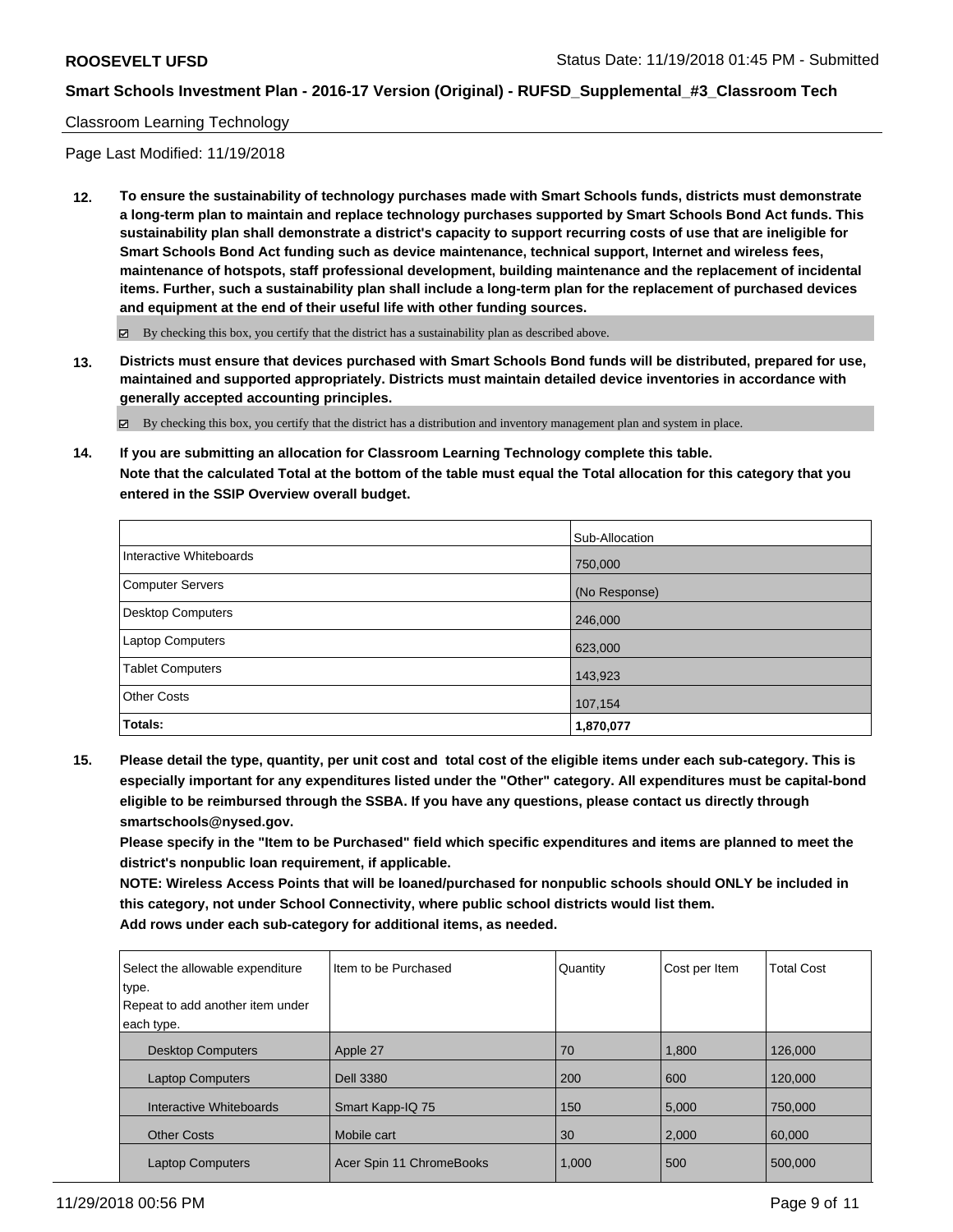# Classroom Learning Technology

Page Last Modified: 11/19/2018

| Select the allowable expenditure<br>type.<br>Repeat to add another item under<br>each type. | Item to be Purchased                                                                                                                                  | Quantity       | Cost per Item | <b>Total Cost</b> |
|---------------------------------------------------------------------------------------------|-------------------------------------------------------------------------------------------------------------------------------------------------------|----------------|---------------|-------------------|
| <b>Other Costs</b>                                                                          | <b>Document Cameras</b>                                                                                                                               | 100            | 100           | 10,000            |
| <b>Other Costs</b>                                                                          | <b>Makerbot Replicator Printers</b>                                                                                                                   | $\overline{2}$ | 3,000         | 6,000             |
| <b>Tablet Computers</b>                                                                     | iPads                                                                                                                                                 | 350            | 400           | 140,000           |
| <b>Other Costs</b>                                                                          | <b>Robotics Kits</b>                                                                                                                                  | 15             | 600           | 9,000             |
| <b>Other Costs</b>                                                                          | Studio Camera Tripods (Sachtler 1001<br>Ace M MS System with Ace M Fluid<br>Head, Tripod, Mid-Level Spreader,<br>Bag, Camera Mounting Plate, Pan Bar) | 2              | 655           | 1,310             |
| <b>Other Costs</b>                                                                          | JVC GY-HM170UA 4KCAM Compact<br>Professional Camcorder with Top<br><b>Handle Audio Unit</b>                                                           | 2              | 1,245         | 2,490             |
| <b>Other Costs</b>                                                                          | Cool-Lux CL3-3000DSV Daylight PRO<br>Studio LED Spot 3-CL1000DSV Kit<br>with V-Mount Battery Plates                                                   | $\mathbf{1}$   | 1,695         | 1.695             |
| <b>Other Costs</b>                                                                          | Camera Controller (NewTek TriCaster<br>460CS Control Surface)                                                                                         | $\mathbf{1}$   | 5,995         | 5,995             |
| <b>Other Costs</b>                                                                          | Audio System (Yamaha EMX312SC<br>12-Channel Stereo Powered Mixer,<br>Dual 300 Watt Power Amplifiers, 8<br><b>XLR Inputs)</b>                          | $\mathbf{1}$   | 470           | 470               |
| <b>Other Costs</b>                                                                          | PACK PIXIO + SONY CX240 camera                                                                                                                        | $\overline{2}$ | 970           | 1,940             |
| <b>Other Costs</b>                                                                          | Micro SD cards                                                                                                                                        | $\overline{2}$ | 25            | 50                |
| <b>Laptop Computers</b>                                                                     | Microsoft Surface Pro (5 @ \$1,500)                                                                                                                   | $\overline{2}$ | 1,500         | 3,000             |
| <b>Other Costs</b>                                                                          | Lavalier Wireless Microphone                                                                                                                          | 4              | 230           | 920               |
| <b>Other Costs</b>                                                                          | 3.5mm Mini Female to 2.5mm Sub-<br>Mini Stereo Male Adapter                                                                                           | $\overline{2}$ | 5             | 10                |
| <b>Other Costs</b>                                                                          | <b>Blue Yeti USB Mic for Professional</b><br>Recording                                                                                                | 2              | 139           | 278               |
| <b>Other Costs</b>                                                                          | External Hard Drive Backup (2 @<br>\$200)                                                                                                             | $\overline{2}$ | 200           | 400               |
| <b>Other Costs</b>                                                                          | Wacom digitizer (2 @ \$150)                                                                                                                           | $\overline{2}$ | 150           | 300               |
| <b>Other Costs</b>                                                                          | <b>KACES Keyboard Porter</b>                                                                                                                          | $\overline{2}$ | 60            | 120               |
| <b>Tablet Computers</b>                                                                     | Non-Public - iPad                                                                                                                                     | 10             | 392           | 3,923             |
| <b>Other Costs</b>                                                                          | JVC QAN0067-003 Microphone for<br>ProHD/4KCAM Camcorder                                                                                               | $\overline{2}$ | 90            | 180               |
| <b>Other Costs</b>                                                                          | JVC Remote Lens Control for GY-<br>HM600 & GY-HM650 Cameras                                                                                           | $\overline{2}$ | 325           | 650               |
| <b>Other Costs</b>                                                                          | <b>JVC DT-V9L5U 8.2</b>                                                                                                                               | $\sqrt{2}$     | 1,775         | 3,550             |